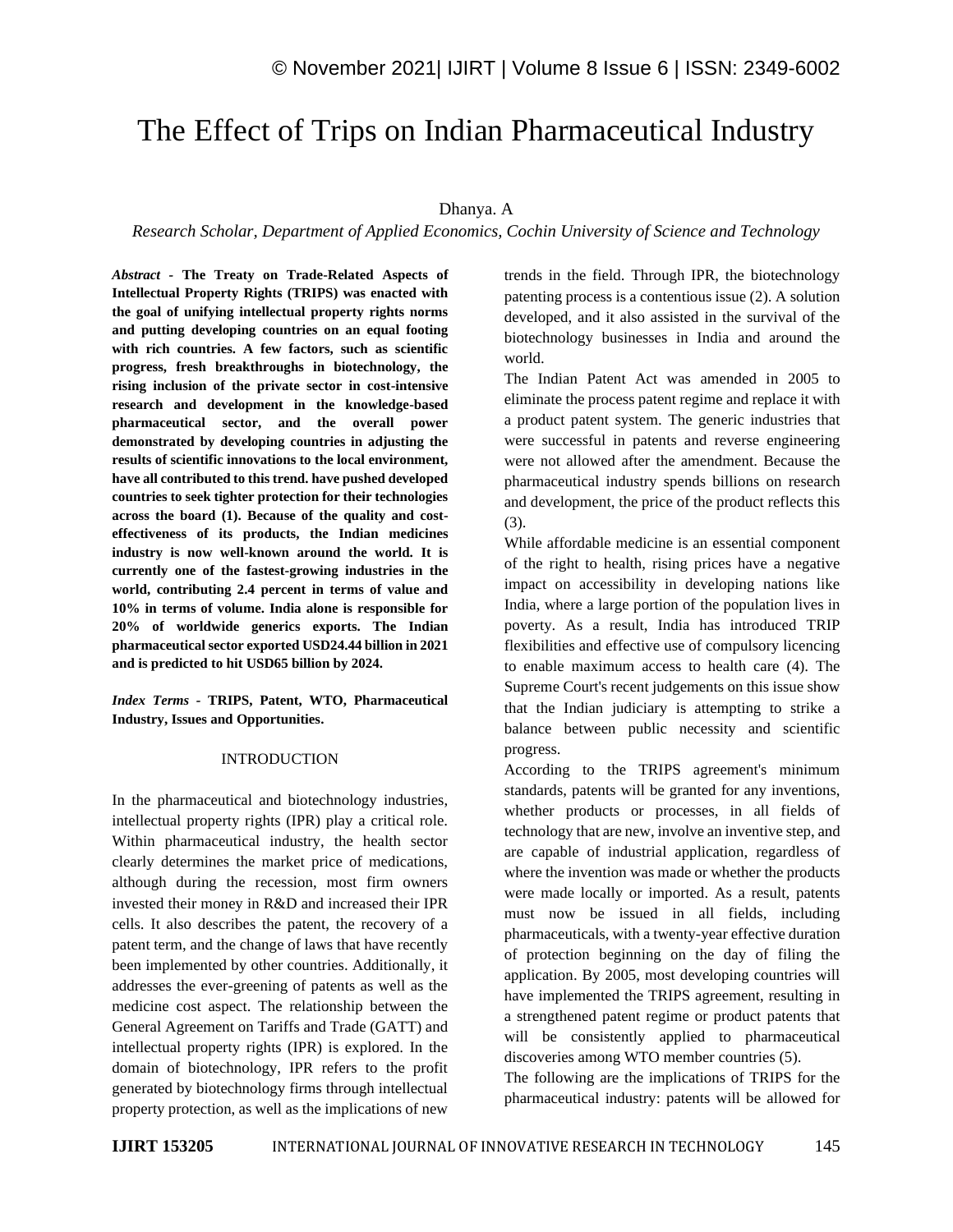both production processes for all inventions across all fields of science and technology; the patent term will be twenty years from the date of application (compared to seven years under the 1970 Act); the patent term will be relevant to all member countries and thus eliminates all differences in the protection terms prevailed in different countries(6); patents will be granted irrespective of whether the invention is for a product or a process. A person other than the patent holder can sell the patented item's production or other rights (7). In a patent infringement lawsuit, the accused, not the patent holder, bears the burden of proof (to show that a procedure other than the one employed in the patented product was actually utilised in the disputed product) (in the 1970 Act, the responsibility is with the patent holder). This is the basic framework within which India's pharmaceutical industry would operate under the WTO (8).

India's views on stronger patents for the pharmaceutical business are disputed, with some coming from the country's historical experience using product patents and others coming from countries that have only recently adopted product patents. Such evidences imply that a country's level of IPR effects a number of social and economic issues, ranging between common people's good healthcare to domestic industry's functioning, investment in R&D, and technology, among others. India, Argentina, and Brazil, in particular, were the most strident opponents of the TRIPS agreement, and India was more vocal in expressing her opinions on difficulties highlighted by industrialised countries (9). All three nations have already adopted the TRIPS agreement as a result of pressure from various places, and India is now looking for flexibility within the TRIPS structure that will benefit its people, industry, and economy. By removing the hurdles that exist in the form of variations in intellectual property norms, the worldwide TRIPS regime is projected to result in free flow of trade, investment, and technical know-how across member nations. There seems to be a wealth of research available that examines the potential consequences of a global IPR policy (10).

The Significance of TRIPS On the Pharmaceutical Industry in India and The Amendment of Indian Patent Law

The Indian Patent Law was changed three times between 1995 and 2005 to conform with TRIPS (11). The Patents (Amendment) Act of 1999 created the mailbox procedure, which allowed pharmaceutical inventions to be accepted and stored in a mailbox until they were evaluated in 2005, as per Article 70.9 of the TRIPS Agreement.

In 2002, the Second Amendment established a 20-year patent term. The burden of proof for method patent infringement was flipped in this case, as were the conditions for forced licensing (12).

The Patents (Amendment) Act 2005, the third and most recent Amendment, provided pharma full patent protection.

There was no product patent for pharmaceutical items prior to the 2005 Amendment. This Amendment replaced process patents with product patents, allowing for a broader system of compulsory licencing (13). It also included provisions on 'patentable subject matter' and 'exhaustion of patent rights,' as well as a mechanism for both 'pre-grant' and 'post-grant' opposition to patent applications, as well as the creation of an 'inventive step' for patentability under the patent regime.'

Awarding product patents to pharmaceutical innovation has had a negative impact on developing countries like India, limiting the supply of affordable treatments and indirectly removing generic competition, which had previously thrived by delivering patented medicines at a low cost.

Prior to 1970, the pharmaceutical industries in India were controlled by foreign corporations. The Indian pharmaceutical industry, on the other hand, had tremendous expansion between 1970 and 2005. The Patent Act of 1970 was responsible for this development (14).

The above Act established the process patent and reduced the duration of pharmaceutical patents. Due to the lack of a product patent, medications might be produced at their original cost. It also enabled generic pharmaceutical companies to reduce drug production costs, limiting the growth of multinational pharmaceutical corporations in India. As a result, India was self-sufficient in bulk medicine manufacture by 1990 (15).

The product patent regime was authorised in India after the 2005 Amendment. The Indian generic industries, on the other hand, were not allowed to 'reverse engineer' the copyrighted pharmaceuticals, resulting in higher drug prices.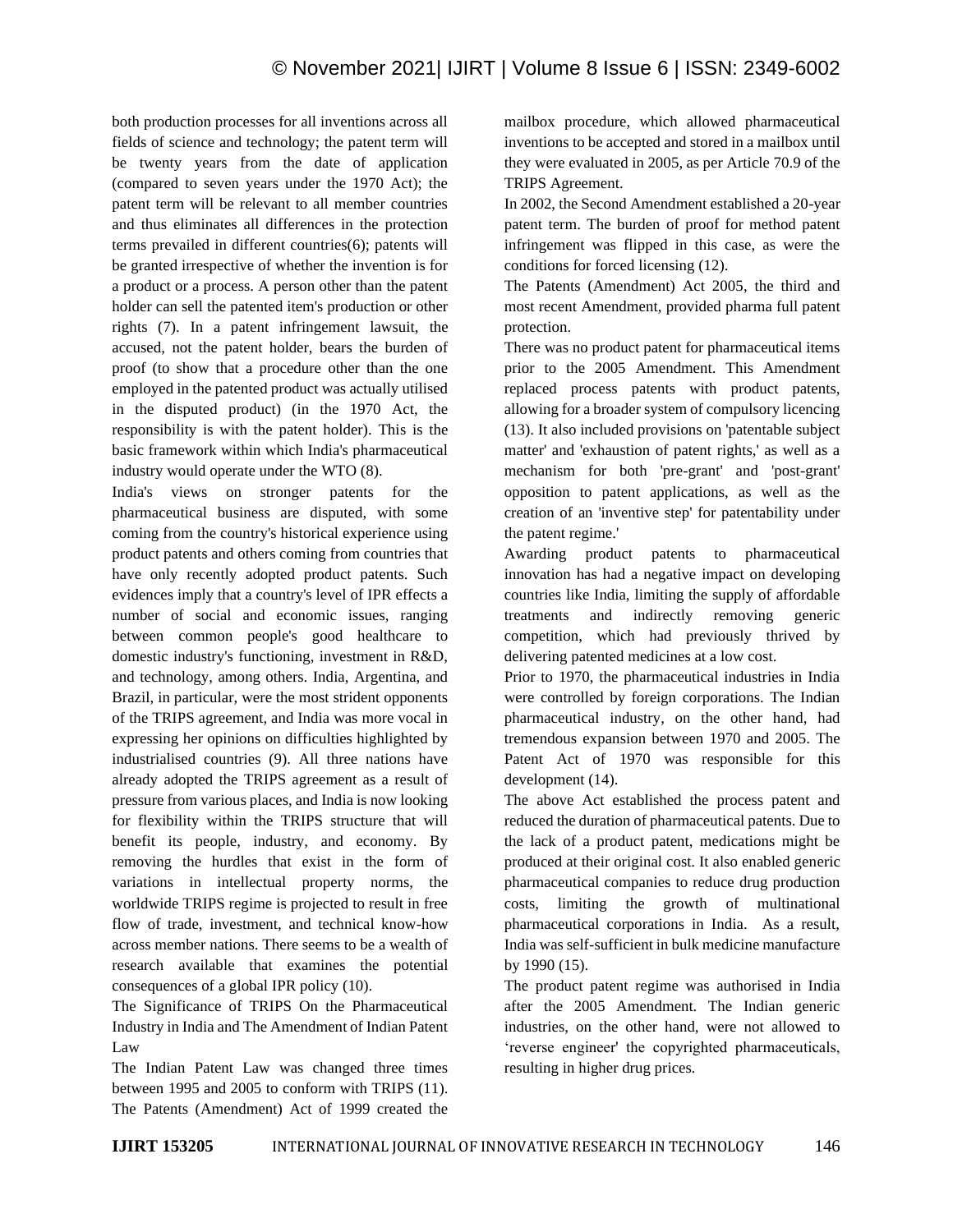## INDIAN PHARMCEUTICAL INDUSTRY-OPPORTUNITIES AND CHALLENGES

The Indian market, with a population of over a billion people, remains virtually untapped. In truth, just about 30% of Indians have access to modern treatment. To put things in perspective, India's per capita health-care expenditure is US\$ 93, while Brazil's is US\$ 453 and Malaysia's is US\$ 189. The country's growing middle class has resulted in rapidly changing lifestyles in both urban and rural areas. This creates a massive market for lifestyle medications, which now have a small share of the Indian market. India's pharmaceutical manufacturers are among the world's most costeffective. With a labour force that can be scaled up and down, Drugs manufactured in India can be produced at a cost of 40% to 50% less than those produced elsewhere in the world. This cost can be as low as 90% in some circumstances. The Indian pharmaceutical sector is very skilled in chemistry and process reengineering. This strengthens the Indian firms' competitive position. The chemistry expertise of Indian enterprises aids in the development of costeffective methods. In the long run, the transition to a product patent-based system is likely to change the fortunes of the sector. New novel drugs will emerge as a result of the new patent product framework (16). MNC pharma businesses will benefit more as a result of this, while domestic pharma companies will be forced to focus more on R&D. This migration could also lead to consolidation. Smaller players may be unable to cope with the difficult environment and succumb to giants. Between 2005 and 2009, a large number of pharmaceuticals in Europe and the United States went off patent, creating a huge opportunity for Indian companies to seize this market. Because generic medications are commodities by nature, Indian producers have a competitive edge because they are the world's lowest-cost drug producers. Long-term growth drivers include the opening up of the health insurance industry and predicted increases in per capita income (17). As a result, the healthcare business, of which the pharmaceutical industry is a vital part, expands. Indian enterprises can become a worldwide outsourcing hub for pharmaceutical items because they are the lowest-cost producers with USFDA-approved factories.

Price restrictions has harmed Indian pharmaceutical industries. Over time, this regulation has harmed businesses' power to set prices. The NPPA (National Pharma Pricing Authority), which is in charge of determining various pricing factors, sets prices for various pharmaceuticals, associated with decreased profits for pharmaceutical corporations. Companies that produce at the lowest cost have an edge, whereas those who cannot provide must either quit or lose money (18). The lack of product patents in India has hampered the country's pharmaceutical industry, making it difficult for multinational pharmaceutical corporations to market new treatments and discouraging innovation and drug discovery.

Conversely, this has given Indian pharmaceutical businesses an advantage. The Indian pharmaceutical market is one of the worlds least developed. Growth, on the other hand, has been gradual. Like a response, India's largest corporations are increasingly reliant on exports for growth. To put things in perspective, India has about 16 percent of the world's population, yet its pharmaceutical business accounts for only 1% of the worldwide market. The Indian pharmaceutical business is extremely fragmented, with roughly 300 large manufacturing units and about 18,000 minor units distributed across the country due to low entry barriers. As either a result, the Indian pharmaceutical sector is becoming highly competitive (19).

Price competition exists in the business, reducing the industry's value-added growth. To put things in perspective, the industry increased by 10.4 percent in 2003, but the rise in value terms was only 8.2 percent owing to price competition (prices actually declined by 2.2 percent). There are certain reservations about the existing structure of the patent regime. It's probable that the new government will amend some of the terms of the patent statute drafted by the previous administration. Other low-cost countries, such as China and Israel, pose a threat. On the other hand, India outperforms China in terms of quality (20). As a result, differentiation in contract manufacturing may dwindle. The uncertainty surrounding VAT introduction is a short-term threat to the pharmaceutical business. Though this is expected to have a negative impact in the short term, the long-term implications for the industry are favourable.

Pre-TRIPS Period in the Indian Pharmaceutical Industry

Over the previous four decades, India's pharmaceutical industry has grown steadily, and it has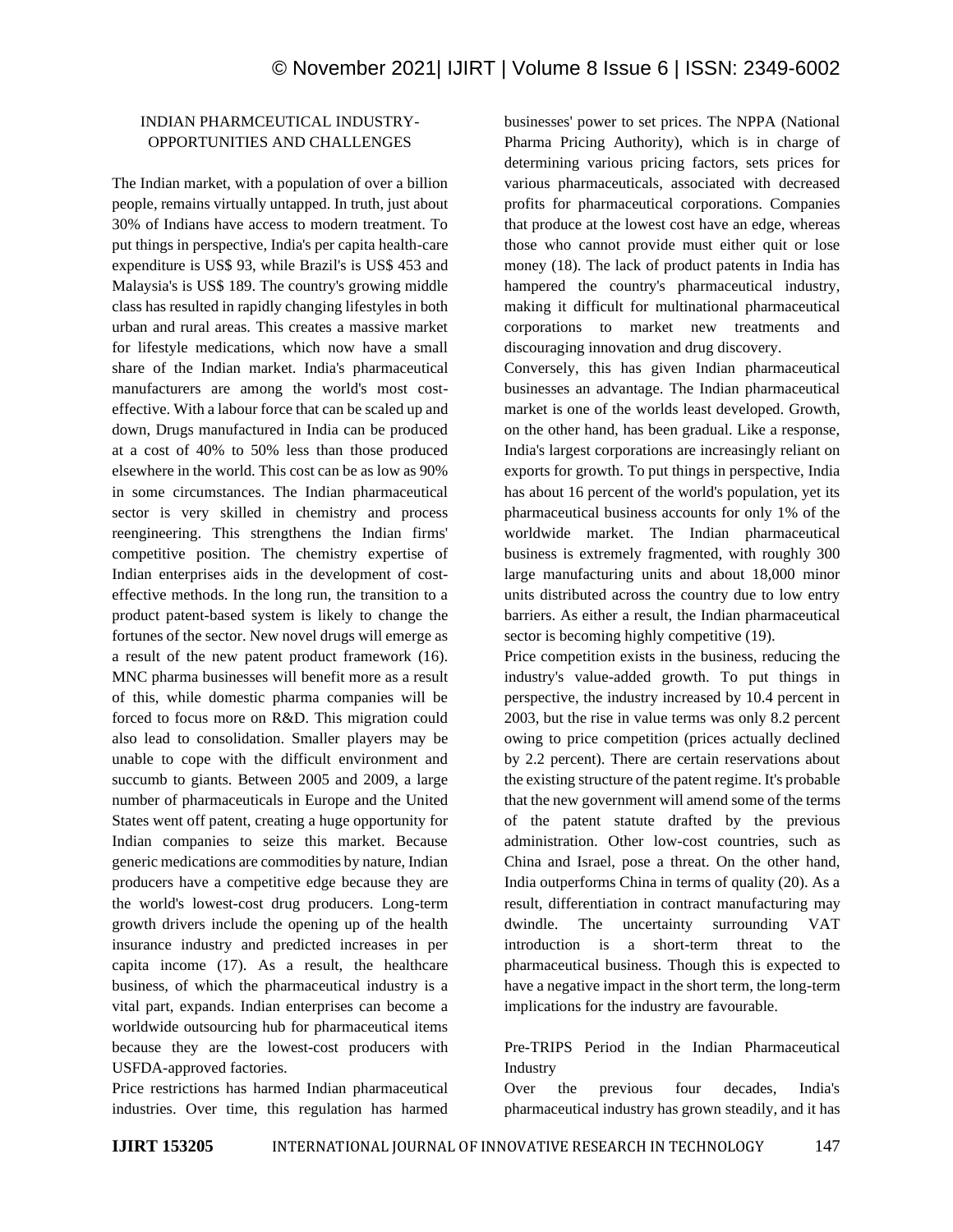become one of the world's leading generics players. India has grown into a major drug-producing nation. In the late 1980s, the Indian pharmaceutical sector, which had limited technological capacity to produce medications locally in the 1950s, reached manufacturing self-sufficiency and became one of the world's major drug exporters. The weak patent regime of the Patent Act of 1970 and the Drug Policy of 1978 fuelled the industry's growth. Following India's independence, the Indian government established two committees, the Tek Chand Patents Enquiry Committee (1948–1950) and the Ayyangar Committee (1959), to improve the availability and cost of vital pharmaceuticals in the country. These committees proposed modifying the Designs and Patents Act of 1911, which acknowledged pharmaceutical product patents (21). The Patent Act of 1970 did, in fact, replace this act (Ramannna, 2002, pp. 2065–2066). Only process patents were authorised by the Patent Act of 1970, which lowered the patent length from 16 to 7 years. Three years after the patent was obtained, automatic licences of right could be given. The statute gave Indian pharmaceutical businesses the ability to develop alternative techniques for pharmaceuticals that were not copyrighted in the country. From the 1970s to the 1980s, Indian businesses began to do their own R&D. The Patent Act of 1970, which offered a limited intellectual property protection environment, was a turning point in India's growth of domestic pharmaceutical R&D. Reverse engineering and the creation of alternative procedures for products patented in other countries were encouraged by the act (22). India's first comprehensive drug policy was enacted in 1978. The policy's basic concept remained largely unchanged until the 1990s. The legislation's primary goal was to establish drug production selfsufficiency. The strategy highlighted the importance of research and development (R&D) and technology, and provided R&D-promotion measures to help the Indian pharmaceutical industry improve its technological capabilities. To be compatible with the policy's core goal of promoting the manufacture of bulk pharmaceuticals and intermediates, certain procedures for guiding and controlling foreign enterprises with a 75 percent share. Advances in domestic R&D were aided by the Patent Act of 1970 and the Drug Policy of 1978.

The act of 1970s and the 1990s, India's ability to create generic pharmaceuticals was acquired, improved similar industrial policy initiatives, including the Foreign Exchange Regulation Act of 1973 (FERA) and also the Drug Price Control Order of 1970 (DPCO 1970), which were meant to discourage foreign investment, also played a significant impact in the industry's development (23).

Since the early 1980s, the Indian pharmaceutical industry, which relied on reverse engineering and process innovation to establish technological selfsufficiency, has been boosting its export orientation amid the current wave of economic liberalisation. The sector has demonstrated good global innovation index potential and is going to rise its global presence. Since 1987, the pharmaceutical trade surplus has been rising. GMP, or good manufacturing practice, is a mechanism for ensuring that products are regularly manufactured and managed according to quality standards, which has improved the marketability of Indian medications. The Drug Policy of 1986 was the catalyst for India's decision to implement GMP (24). Schedule M of the Drugs Cosmetics Act, 1940 and Rules, 1945 established GMP, which went into effect in 1987. The implementation of GMP aided in increasing consumer confidence in Indian products on the international market.

TRIPS Agreement's Impact on the Indian Pharmaceutical Industry

The Indian pharmaceutical sector has been confronted with a number of new issues as a result of the institutional elements that had aided the industry's expansion were altered by a 1970 modification to the Patent Act that introduced product patents. The legislation was expected to have a detrimental impact on India and stifle the growth of the country's pharmaceutical industry because it would no longer be allowed to reverse-engineer or export medications with product patents in place. The Indian pharmaceutical sector is pursuing a new business strategy in light of the TRIPS Agreement and imminent revisions to the Patent Act of 1970 (25). Pharmaceutical businesses have been participating in the pharmaceutical GVC through worldwide collaborative relationships with global pharmaceutical companies in the post-TRIPS period, while boosting their R&D spending.

Indian Pharmaceutical Companies' R&D orientation has shifted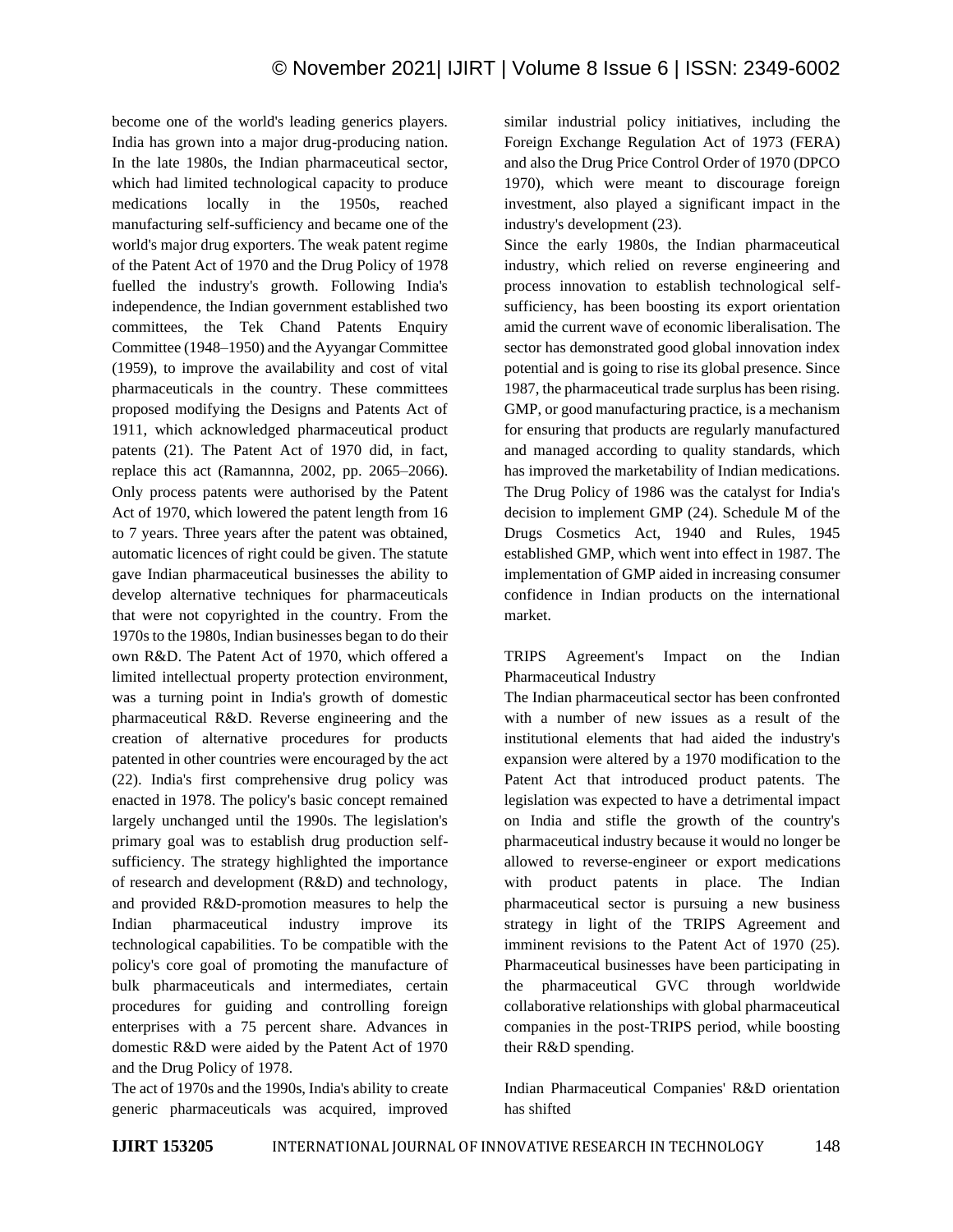R&D in the Indian pharmaceutical business was mostly focused on the development of novel drug production processes until the mid-1990s. This was changed by the TRIPS Agreement. The TRIPS Agreement has transformed the Indian pharmaceutical industry's R&D strategy as well as boosted R&D expenditures.

Pharmaceutical businesses in India are expanding their R&D spending in order to develop new products. The pharmaceutical industry is heavily invested in research and development. Under the TRIPS Agreement's propatent framework, the pharmaceutical industry's longterm growth is dependent on constant R&D for the discovery of new medications and technology (26).

In order to compete in the global pharmaceutical industry, Indian companies have expanded their R&D spending. R&D is becoming more important to businesses. Novel drug delivery systems (NDDS), new drug development research (NDDR), and biopharmaceutical R&D are the emerging R&D priorities.

#### Drug Delivery Systems that is unique

Indian pharmaceutical companies are not only licensing their NDDS technology to global pharmaceutical companies, but they are also using the licensing agreements to introduce new technology from global pharmaceutical businesses into the development of NDDS. Since 1987, the pharmaceutical trade surplus has been rising. GMP stands for good manufacturing practice.

#### Research on New Drug Development

The adoption of pharmaceutical product patenting, according to supporters of the TRIPS Agreement, will boost R&D for new medicine development. In the mid-1990s, Indian pharmaceutical companies began investing in NDDR R&D. Several major Indian pharmaceutical corporations are now active in NCE research and development and have established their own NDDR research centres (27). Some Indian firms, such as Zydus Cadila and Glenmark, have experienced NDDR success. These firms have a robust pipeline of new compounds in various preclinical and clinical phases.

Despite the fact that Indian pharmaceutical companies have increased their R&D spending, the majority of them cannot afford the R&D costs associated with developing and launching a product because they are small in comparison to most global pharmaceutical companies and operate at the lower end of the value chain. For all of these reasons, several Indian companies have adopted a strategy of discovering new compounds and licensing them out to giant global pharmaceutical companies at an early stage of clinical research. Collaboration with major pharmaceutical corporations is becoming more common.

#### Biopharmaceutical Research and Development

In the late 1990s, the Indian pharmaceutical sector began to invest in biopharmaceutical R&D. In India's biotech industry, the biopharmaceutical segment had the highest revenue share (64%) in 2016. In terms of both domestic and international sales, biopharmaceuticals are the industry's largest segment (India Brand Equity Foundation (IBEF). Vaccines, biopharmaceuticals, and diagnostics are the three key biopharmaceutical areas in India.

India was the first country to begin biosimilar research and development. Biosimilars have been available in India since the early 2000s, long before they were introduced in Europe in 2006.

Biosimilars are being developed with the goal of receiving marketing authorization in regulated Indian markets. In the post-TRIPS period, Indian pharmaceutical businesses have boosted R&D expenditures while also becoming more R&Doriented and intensive, as indicated above (28). As their R&D experience grows, Indian pharmaceutical businesses' technological level has continuously improved. Through superior R&D technology, Indian pharmaceutical businesses are expanding their influence in the global pharmaceutical market. In the post-TRIPS era, India's pharmaceutical business is rising up the value chain.

#### **CONCLUSION**

The Indian pharmaceutical industry is ever so far one of the most diverse, knowledge-driven, technology-intensive growth areas, with the potential to create considerable resources through rapid advancements. When TRIPS was signed, many people predicted that it would affect India's pharmaceutical industry. However, if India sought to grow its pharmaceutical business by attracting large foreign companies to invest in the country, the patent legislation became critical. It is common knowledge that it costs a lot of money to bring a new drug to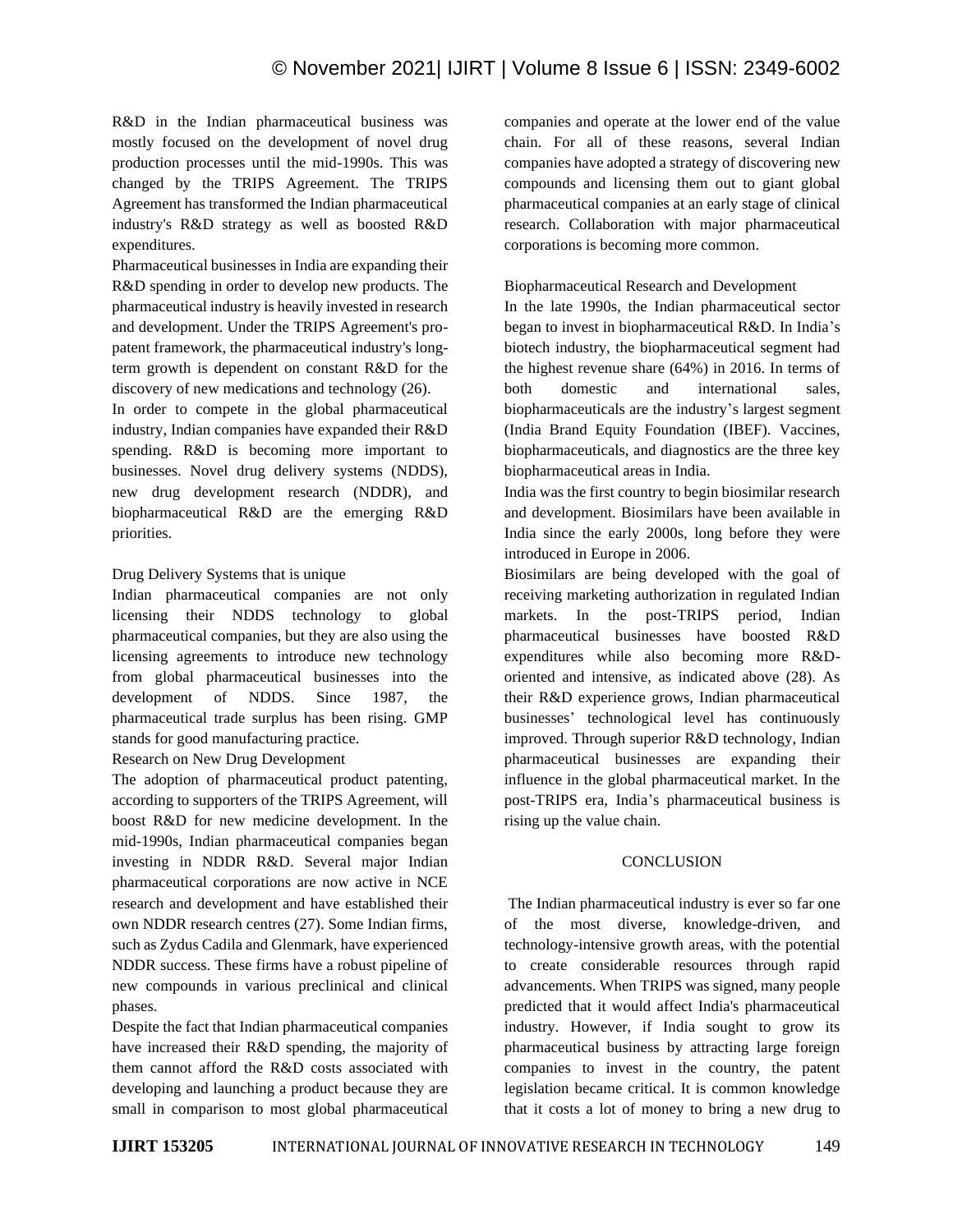market, and the company that makes it wants to make money (29). In the case of a pharmaceutical company, intellectual property rights (IPR) play a critical part in the patent filing process. enforcing legal penalties against counterfeit medication manufacturers and developing the industry's reputation in the market for drug safety and quality. In India, it raised awareness about patents, which aided corporations in applying patents in profitable areas, and international treaties were signed, which will aid Indian companies in filing multiple applications. In the sphere of biotechnology, IPR responses played a critical role in safeguarding plant, animal, and human welfare. GMO will be a terrific protein supplement to human life in the approaching years. As little more than a result, these are legally protected, but dangerous operations such as cloning are absolutely prohibited in humans.

#### REFERENCES

- [1] Abbott, F., Kapczynsky, A., and T.N. Srinivasan. 2005. Opinion: The Draft Patent Law. The Hindu. Dated March 12 2005.
- [2] Bhaskarabhatla, A. and Chatterjee, C. 2012. Competitive Effects of High-End and Low-End Firm Entry: Evidence from the Indian Pharmaceutical Markets. Working Paper.
- [3] Bhaskarabhatla, A. and Klepper, C. 2012. Latent Submarket Dynamics and Industry Evolution: Lessons from the U.S. Laser Industry. Working Paper.
- [4] Bond, R. S. and D. F. Lean. 1977. Sales Promotion and Product Differentiation in Two Prescription Drug Markets, Staff Report to the Federal Trade Commission, February.
- [5] Boulding, W., and Christen, M. 2003. Sustainable Pioneering Advantage? Profit Implications of the Entry Timing Decisions. Marketing Science 22(3) 371-392.
- [6] Chatterjee, C. 2011. Intellectual Property, Incentives for Innovation and Welfare – Evidence from the Global Pharmaceutical Industry. Doctoral Dissertation, Carnegie Mellon University.
- [7] Cohen, Wesley, Richard Nelson, and John Walsh. 2000. ``Protecting Their Intellectual Assets: Appropriability Conditions and Why U.S. Manufacturing Firms Patent (or Not),'' NBER Working Paper No. 7552.

[8] Cadila Healthcare Limited. (2015). Annual Report 2014–15. Ahmedabad: Cadila Healthcare Limited. Care Ratings Limited. (2015). Credit perspective: Indian CRAMS. Retrieved from http:// www.careratings.com/upload/NewsFiles/SplAna

lysis/Indian%20CRAMS%20Credit%20Perspect ive%20CARE%20Ratings.pdf .

- [9] DiMasi, J. A., Hansen, R. W., & Grabowski, H. G. (2003). The price of innovation: New estimates of drug development cost. Journal of Health Economics, 22(2), 151–185.
- [10] Gereffi, G. (1999). International trade and industry upgrading in the apparel commodity chain. Journal of International Economics, 48(1), 37–70.
- [11]Gereffi, G., & Fernandez-Stark, K. (2016). Global value chain analysis: A primer (2nd ed.). Durham, US: The Duke University Centre Globalization, Governance & Competitiveness (CGGC).
- [12]Gereffi, G., Humphrey, J., & Sturgeon, T. J. (2005). Governance of global value chains. Review of International Political Economy, 12(1), 78–104.
- [13] Humphrey, J. & Schmitz, H. (2000). Governance and upgrading: Linking industrial cluster and global value chain research (IDS Working Paper, 120). Brighton: IDS. Retrieved from https://www.ids.ac.uk/files/Wp120.pdf
- [14]ICRA Limited. (1999). The Indian pharmaceutical industry. New Delhi, India: ICRA Limited.
- [15]India Brand Equity Foundation (IBEF). (2018). Sectoral report: Pharmaceuticals. February 2018. Retrieved from from https://www.ibef.org/download/Pharmaceuticals February-2018.pdf
- [16] Lippman, S., and R. Rumelt. 1982. Uncertain Imitability: An analysis of interfirm differences under competition. Bell Journal of Economics 13, 418-438.
- [17] Levin, R. C., A. K. Klevorick, R. R. Nelson, and S. G. Winter. 1987. Appropriating the Returns from Industrial Research and Development, Brookings Papers on Economic Activity, 783- 820.
- [18] Mitchell W. 1989. Whether and when: Probability and timing of incumbents' entry into emerging